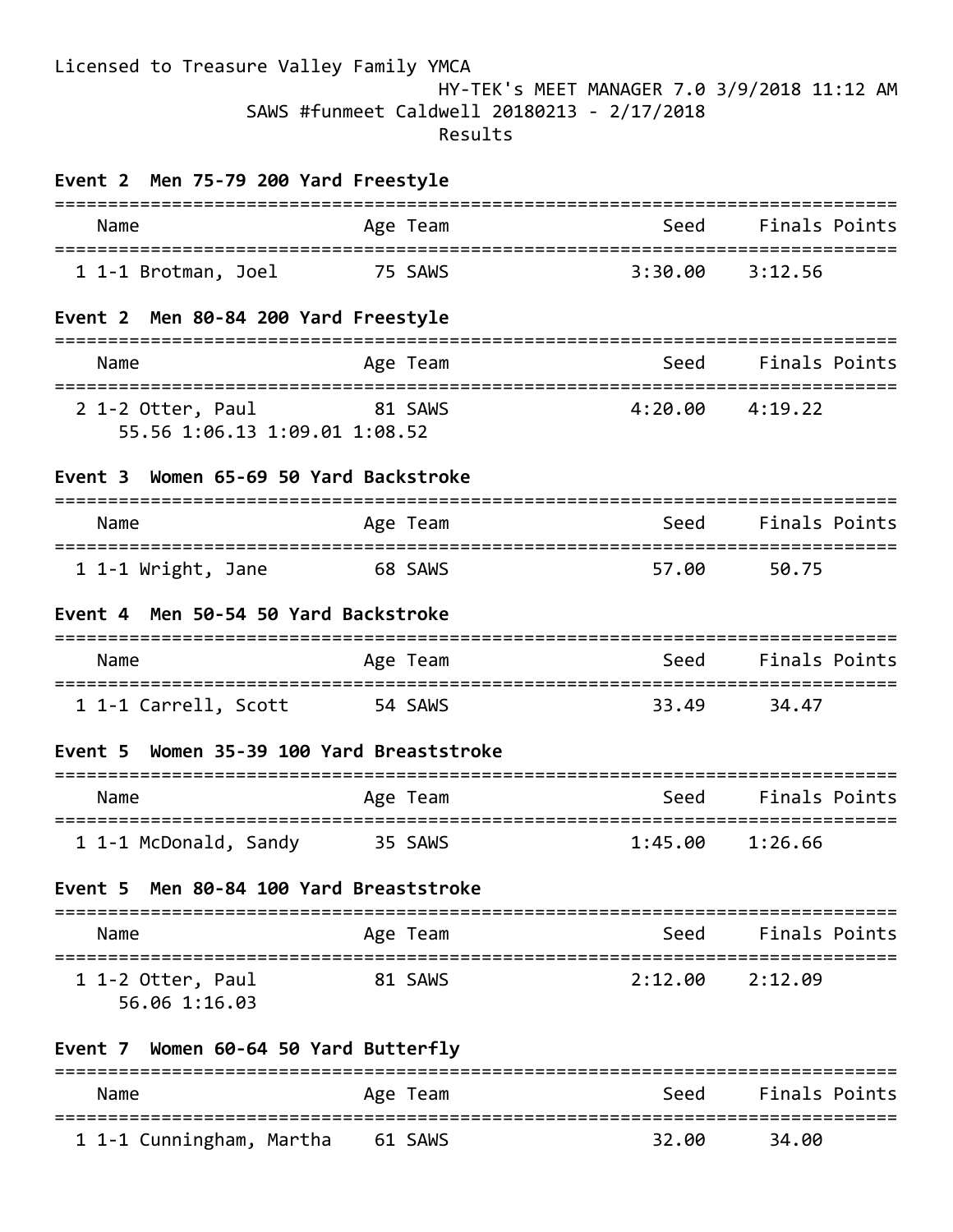| Event 7 Women 65-69 50 Yard Butterfly                               |                        |                                                                                                                                                                                                                                      |                                        |
|---------------------------------------------------------------------|------------------------|--------------------------------------------------------------------------------------------------------------------------------------------------------------------------------------------------------------------------------------|----------------------------------------|
| Name                                                                | Age Team               | Seed                                                                                                                                                                                                                                 | Finals Points                          |
| 1 1-2 Wright, Jane                                                  | 68 SAWS                | 1:10.00                                                                                                                                                                                                                              | 56.78                                  |
| Event 8 Men 50-54 50 Yard Butterfly                                 |                        |                                                                                                                                                                                                                                      |                                        |
| Name                                                                | Age Team               | seed Seed Seed Seed Seed Seed Seed Sections and Section of the Section of the Section Section 4                                                                                                                                      | Finals Points                          |
| 1 1-1 Carrell, Scott                                                | 54 SAWS                | 29.45                                                                                                                                                                                                                                | 29.41                                  |
| Event 8 Men 60-64 50 Yard Butterfly                                 |                        |                                                                                                                                                                                                                                      |                                        |
| Name                                                                | Age Team               | Seed                                                                                                                                                                                                                                 | Finals Points                          |
| 1 1-2 Crist, Bruce                                                  | 62 SAWS                | 35.72                                                                                                                                                                                                                                | 33.03                                  |
| Event 9 Women 35-39 100 Yard Freestyle                              |                        |                                                                                                                                                                                                                                      |                                        |
| Name                                                                | Age Team               | Seed                                                                                                                                                                                                                                 | Finals Points                          |
| 1 1-1 McDonald, Sandy<br>2 1-3 Luke, Yumiko<br>40.04 46.78          | 35 SAWS<br>38 SAWS     |                                                                                                                                                                                                                                      | $1:20.00$ $1:09.47$<br>1:28.00 1:26.82 |
| Event 9 Women 60-64 100 Yard Freestyle<br>------------------------- |                        |                                                                                                                                                                                                                                      |                                        |
| Name                                                                | Age Team<br>:========= | Seed                                                                                                                                                                                                                                 | Finals Points                          |
| 1 1-2 Hawkins, Meredith 62 SAWS                                     |                        |                                                                                                                                                                                                                                      | $1:25.00$ $1:17.65$                    |
| Event 10 Men 40-44 100 Yard Freestyle                               |                        |                                                                                                                                                                                                                                      |                                        |
| Name                                                                | Age Team               | ===============================                                                                                                                                                                                                      | Seed Finals Points                     |
| 1 1-1 Alexander, Alex 40 SAWS<br>29.94 29.69                        |                        |                                                                                                                                                                                                                                      | 1:03.00 59.63                          |
| Event 10 Men 75-79 100 Yard Freestyle                               |                        |                                                                                                                                                                                                                                      |                                        |
| Name                                                                | Age Team               | <u>seed and the Seed and Seed and Seed and Seed and Seed and Seed and Seed and Seed and Seed and Seed and Seed and Seed and Seed and Seed and Seed and Seed and Seed and Seed and Seed and Seed and Seed and Seed and Seed and S</u> | Finals Points                          |
| 1 1-2 Brotman, Joel                                                 | 75 SAWS                |                                                                                                                                                                                                                                      | $1:30.00$ $1:21.75$                    |
| Event 10 Men 80-84 100 Yard Freestyle                               |                        |                                                                                                                                                                                                                                      |                                        |
| Name                                                                | Age Team               |                                                                                                                                                                                                                                      | Seed Finals Points                     |
| 2 1-3 Otter, Paul                                                   | 81 SAWS                |                                                                                                                                                                                                                                      | $1:55.00$ $1:54.53$                    |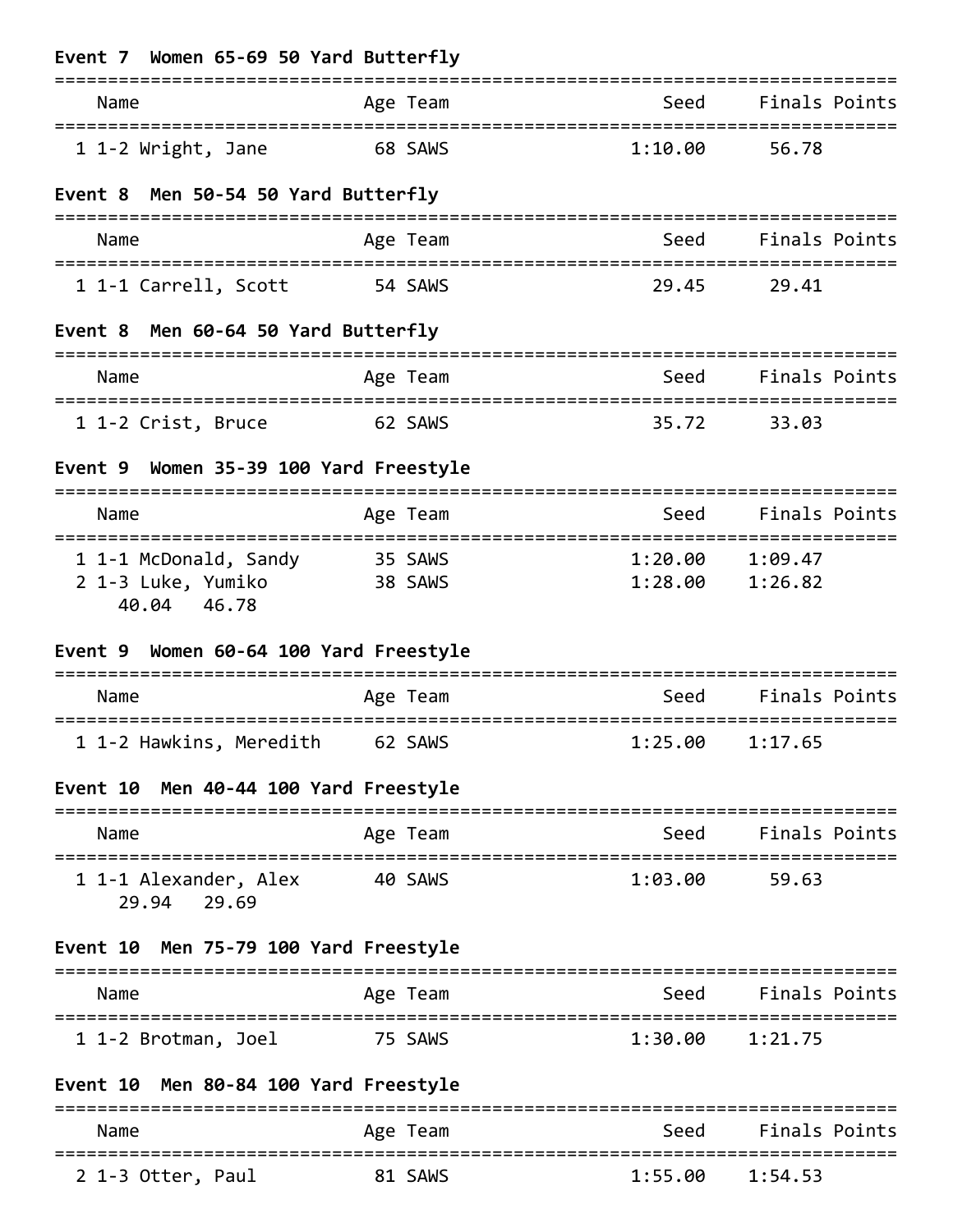| Women 35-39 100 Yard IM<br>Event 11<br>================= |                          |                                         |                             |
|----------------------------------------------------------|--------------------------|-----------------------------------------|-----------------------------|
| Name                                                     | Age Team                 | Seed                                    | Finals Points               |
| 1 1-1 McDonald, Sandy                                    | 35 SAWS                  | 1:35.00                                 | ===============<br>1:21.04  |
| Women 65-69 100 Yard IM<br>Event 11                      |                          | -----------------------------------     |                             |
| Name                                                     | Age Team                 | Seed                                    | Finals Points               |
| 1 1-2 Wright, Jane<br>55.46 56.23                        | 68 SAWS                  |                                         | $1:51.95$ $1:51.69$         |
| Event 15 Men 50-54 50 Yard Breaststroke                  |                          |                                         |                             |
| Name                                                     | Age Team                 | Seed                                    | Finals Points               |
| 1 1-1 Carrell, Scott                                     | =============<br>54 SAWS | 34.59                                   | 34.37                       |
| Men 60-64 50 Yard Breaststroke<br>Event 15               |                          |                                         |                             |
| Name                                                     | Age Team                 | <b>Seed</b>                             | Finals Points               |
| 1 1-2 Crist, Bruce                                       | 62 SAWS                  | 36.42                                   | - 35.15                     |
| Event 15 Men 80-84 50 Yard Breaststroke                  |                          |                                         |                             |
| Name                                                     | Age Team                 | Seed                                    | <b>Finals Points</b>        |
| 2 1-3 Otter, Paul                                        | 81 SAWS                  | 1:00.00                                 | 58.85                       |
| Event 19 Women 35-39 50 Yard Freestyle                   |                          |                                         |                             |
| =============<br>Name                                    | Age Team                 | ===============================<br>Seed | <b>Finals Points</b>        |
| 1 1-1 McDonald, Sandy 35 SAWS                            |                          |                                         | 40.00 30.28                 |
| 2 1-4 Luke, Yumiko                                       | 38 SAWS                  | 39.00                                   | 38.50                       |
| Event 19 Women 60-64 50 Yard Freestyle                   |                          |                                         |                             |
| Name                                                     | Age Team                 | Seed<br>-----------------------         | Finals Points               |
| 1 1-2 Cunningham, Martha                                 | 61 SAWS                  | 34.00                                   | ==================<br>32.41 |
| 2 1-3 Hawkins, Meredith 62 SAWS                          |                          | 40.00                                   | 35.21                       |
| Event 19 Women 65-69 50 Yard Freestyle                   |                          |                                         |                             |

| Name | leam<br>Age | Seed | Finals Points |
|------|-------------|------|---------------|
|      |             |      |               |